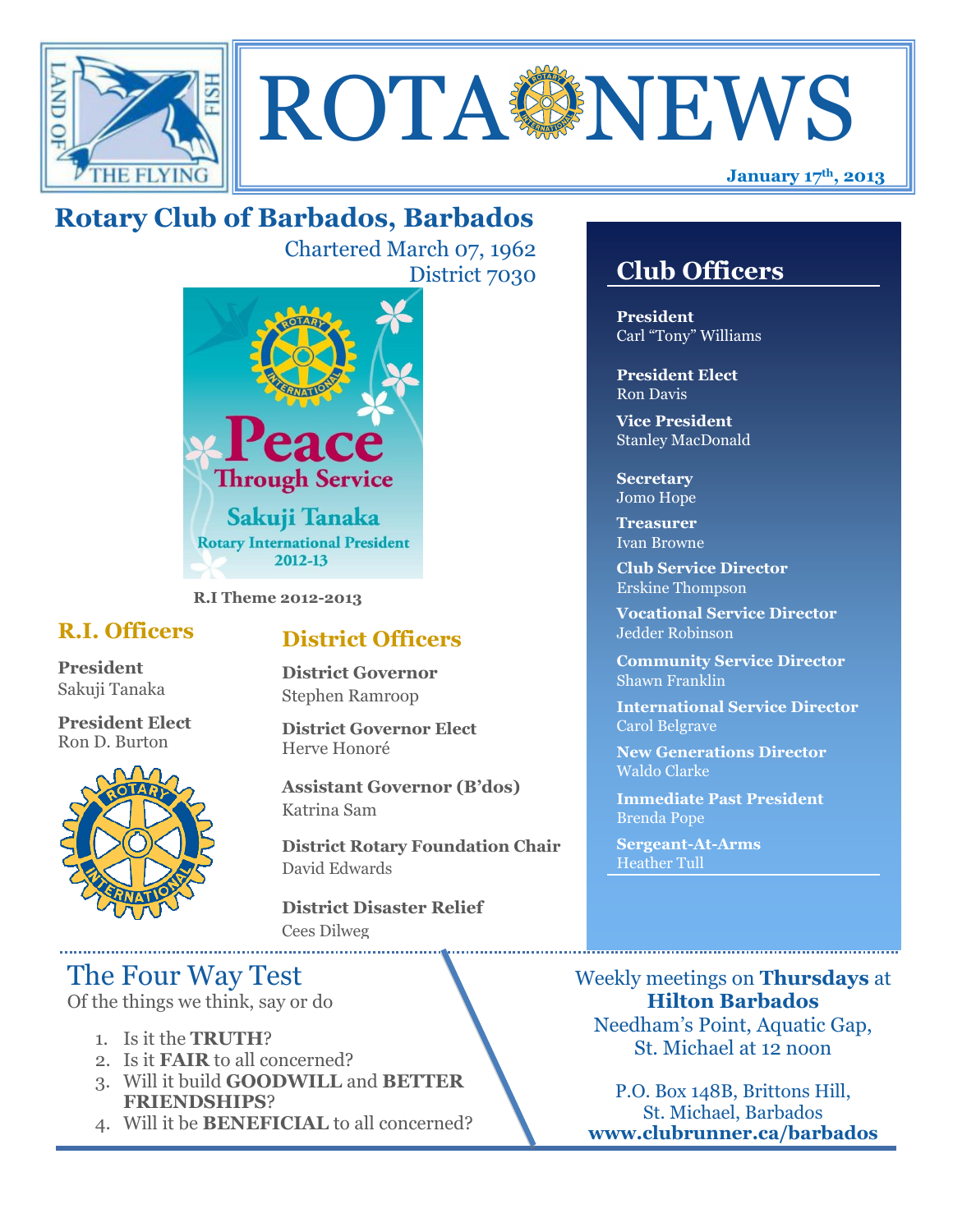#### **Summary of Activity to date**

2013 is upon us and we are half way through the Rotary year. 2012 was a great year for the Rotary Club of Barbados and we hope that 2013 will be even more eventful and successful. Below is a quick snapshot of 2012.

#### **CLUB SERVICE**

#### **Fellowship - Boat Ride/Picnic:**

Who can forget the boat ride/picnic on Sunday Sept. 09, 2012? Several Rotarians enjoyed an evening of fun and fellowship

#### **Guest Speakers:**

Various topics were covered by the following guest speakers: Regional Integration Movement/ Maureen Holder. Coastal Zone Management/Dr.Lorna Inniss. Barbadian Ancestry – Tangibles & Intangibles/Newlands Greenidge. Climate Change/Dr.John Chalery. Alternate Energy- The Solar House/William Hinds. Local Herbal Remedies/Dr.Henry Fraser.

#### **Training:**

The Joint Training program was collaboration amongst the 3 Clubs at the Community College which took place on November 03, 2012. Theme was "Re-Engaging Rotarians". Several topics were discussed and to name a few - Retaining & Engaging Rotarians, Volunteerism, Future Vision and Membership Selection and Orientation.

#### **Attendance:**

The average attendance to date is in the region of 65%. We are anticipating an improvement during the second half of the Rotary year.

#### **President's Party:**

The President's Party took place on Saturday January 12<sup>th</sup>, 2013 PP John and Andrea MacKenzie were the hosts. Approximately 78 individuals were in attendance.

### **COMMUNITY SERVICE:**

**Youth Camp**: During the month of August, thirty-five senior children from Sterling and Farrs Children's' Home attended a 10 day training camp. The program comprised of outdoor activities such as tours, cooking, hikes, camping and other life skills. Sessions on confidence and team building activities were presented. The camp ended with a great gala where campers showcased their talents.

**Hard Court**: A multi-purpose hard court is in construction at the Sterling Children's Home Where the children can play road tennis, basketball and netball.

**Seniors Party:** Approximately 78 seniors and 20 caretakers were entertained at the Annual Senior Citizen's Party at Government House on December 02, 2012. The usual support was provided by Rotarians



**POW Awards**: The Annual Pride of Workmanship Awards took place on October 18, 2012. Three differently able individuals were awarded for their assistance to persons with various physical and visual challenges. The awardees were Carson Small, Marcelle Rudder-Clarke and Merle Sinckler.

# **Meeting Details**

At our Fellowship Meeting held on Thursday, January 10<sup>th</sup>, 2013

#### Sgt-at-Arms: **Rotarian Scott Oran**

- Fines \$270.00
- Raffle \$100.00
- Attendance 70%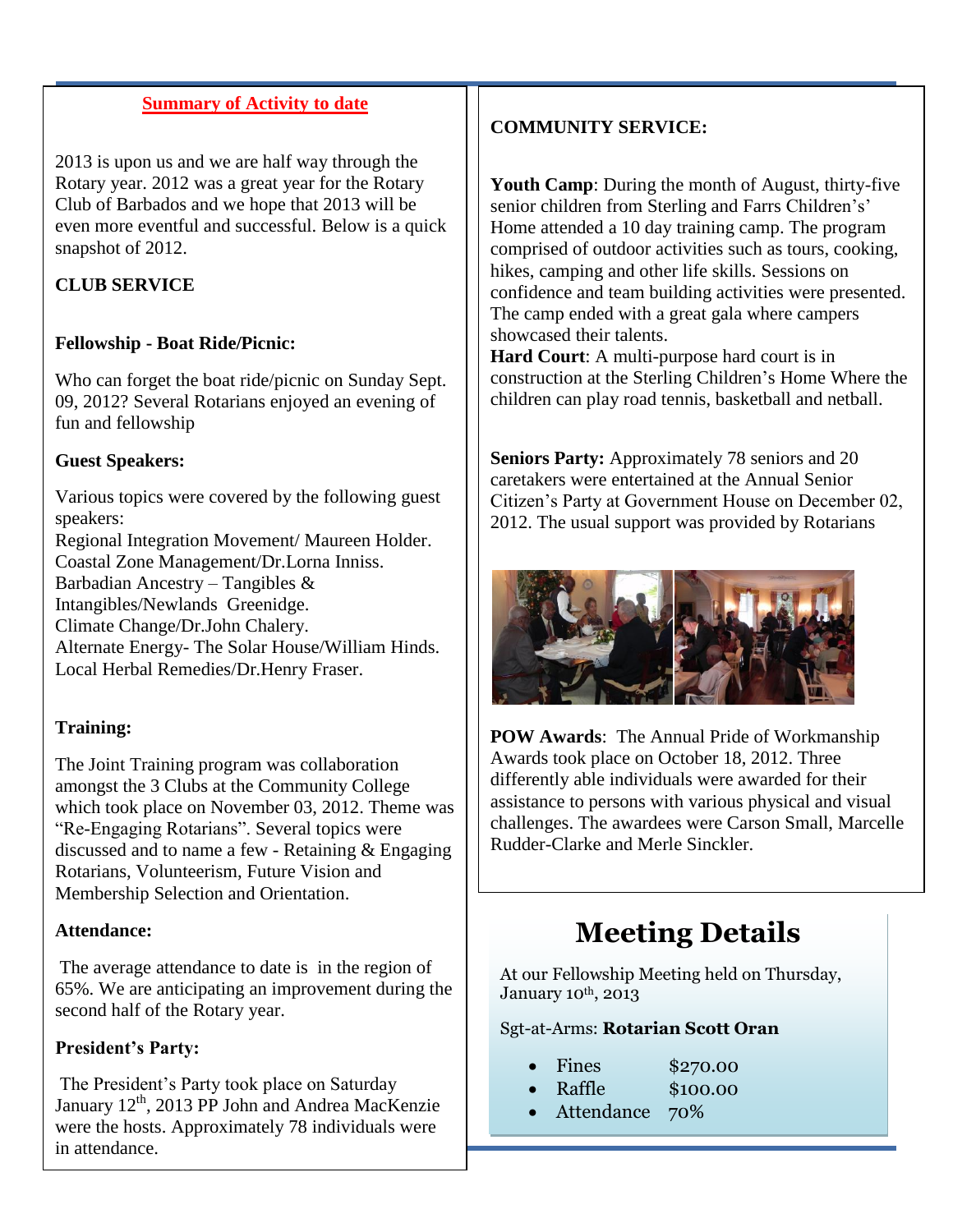

**Four Way Test:** The Four Way Test is currently being displayed on the electronic bill board of Republic Bank on Broad Street. This is part of our PR program (promoting good ethics).

#### **NEWGENERATIONS:**

#### **Interact:**

**St.Michael's School:** The Interact Club at St.Michael's School visited the Erdiston Special Needs School.

**Codrimgton High School**: There was an art exhibition and sale at the school.

**Rotaract UWI**: Members paid a visit to the Ann Hill School.

**Mini-M.U.N.: The** Mini Model United Nations Project has will take place on March 16, 2013. This is a joint Project with the other two Clubs. All 21 secondary schools have been invited to participate.

#### **INTERNATIONAL SERVICE**

**GSE:** Two Individuals were selected for the GSE program. Akilah Thorington, already served her term in District 1060 in Cardiff. She returned home in November and made a presentation to the Club in December about her trip.



The other GSE student Tamara Arthur is scheduled to leave the island in February to serve her term in District 6960 in Florida.

#### **FUNDRAISING:**

The annual Carols by Candlelight Program took place on December 09, 2012. Although the final figures have not yet been compiled, revenue is expected to be in excess of \$164,000.00 and the net profit is anticipated to be in excess of \$100,000.00.

#### **PRESIDENT'S PROJECT.**

For the President's Project, two wards at the Geriatric Hospital were refurbished. Rotarians assisted with the painting and securing of materials at discounted prices. The project is now 99.99% completed. A formal handover ceremony is being planned by management at the Geriatric Hospital.



### **Other Highlights from 2012!**